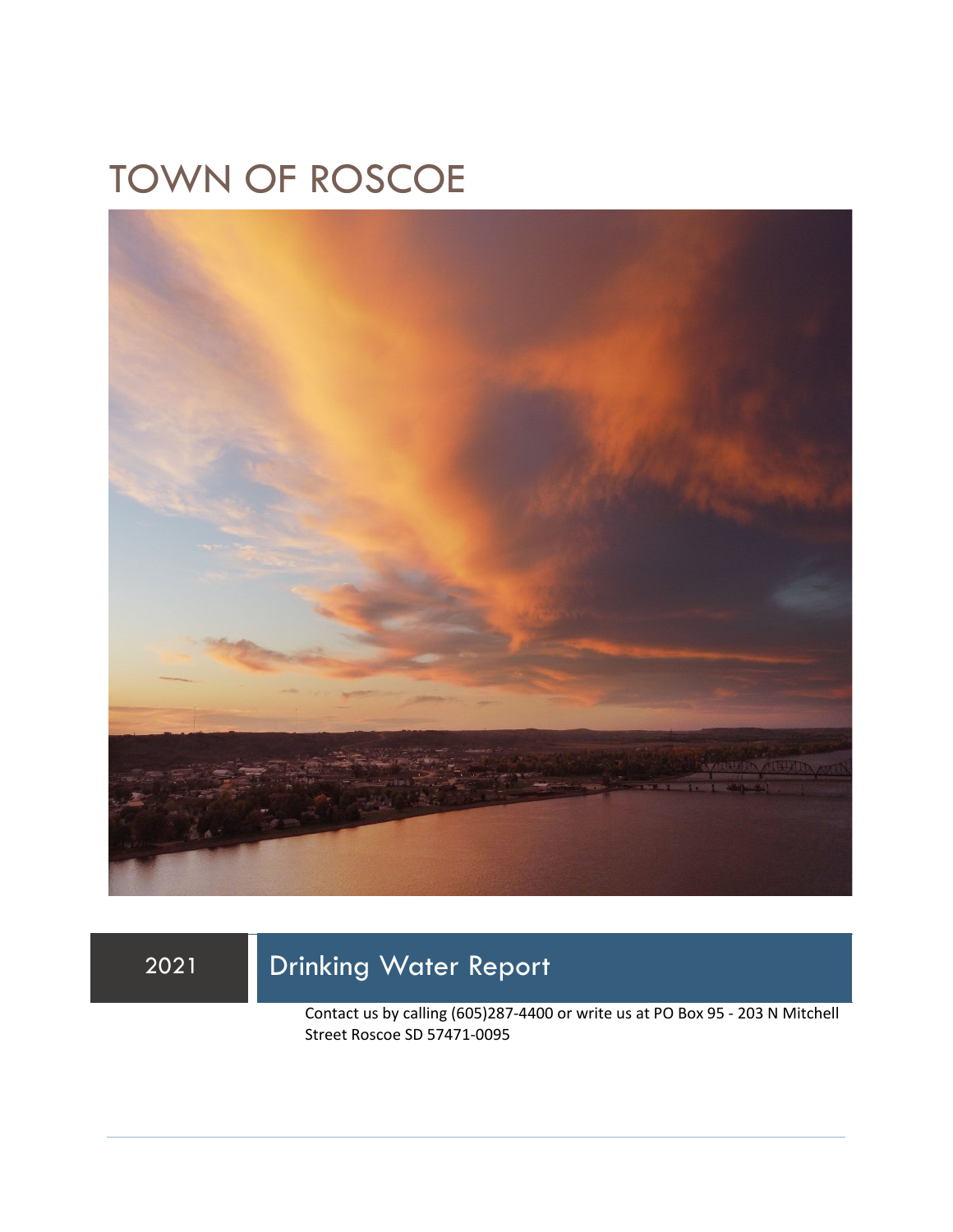# Town of Roscoe

**DRINKING WATER REPORT**  WATER QUALITY



**The Town of Roscoe has supplied twenty-one consecutive years of safe drinking water to the public it serves and has been awarded the Secretary's Award for Drinking Water Excellence by the South Dakota Department of Agriculture and Natural Resources. This report is a snapshot of the quality of the water that we provided last year. Included are details about where your water comes from, what it contains, and how it compares to Environmental Protection Agency (EPA) and state standards. We are committed to providing you with information because informed customers are our best allies.** 

### **Water Source**

We serve more than 281 customers an average of 26,000 gallons of water per day. Our water is surface water that we purchase from another water system. The state has performed an assessment of our source water and they have determined that the relative susceptibility rating for the Roscoe public water supply system is low.

**For more information about your water and information on opportunities to participate in public meetings, call (605)287-4400 and ask for Nicole Bauman.** 

### **Additional Information**

The sources of drinking water (both tap water and bottled water) include rivers, lakes, streams, ponds, reservoirs, springs, and wells. As water travels over the surface of the land or through the ground, it dissolves naturally-occurring minerals, and can pick up substances resulting from the presence of animals or from human activity.

Contaminants that may be present in source water include:

- *Microbial contaminants*, such as viruses and bacteria, which may come from sewage treatment plants, septic systems, agricultural livestock operations, and wildlife.
- *Inorganic contaminants*, such as salts and metals, which can be naturally-occurring or result from urban stormwater runoff, industrial or domestic wastewater discharges, oil and gas production, mining, or farming.
- *Pesticides and herbicides,* which may come from a variety of sources such as agriculture, urban stormwater runoff, and residential uses.
- *Organic chemical contaminants*, including synthetic and volatile organic chemicals, which are byproducts of industrial processes and petroleum production, and can also come from gas stations, urban stormwater runoff, and septic systems.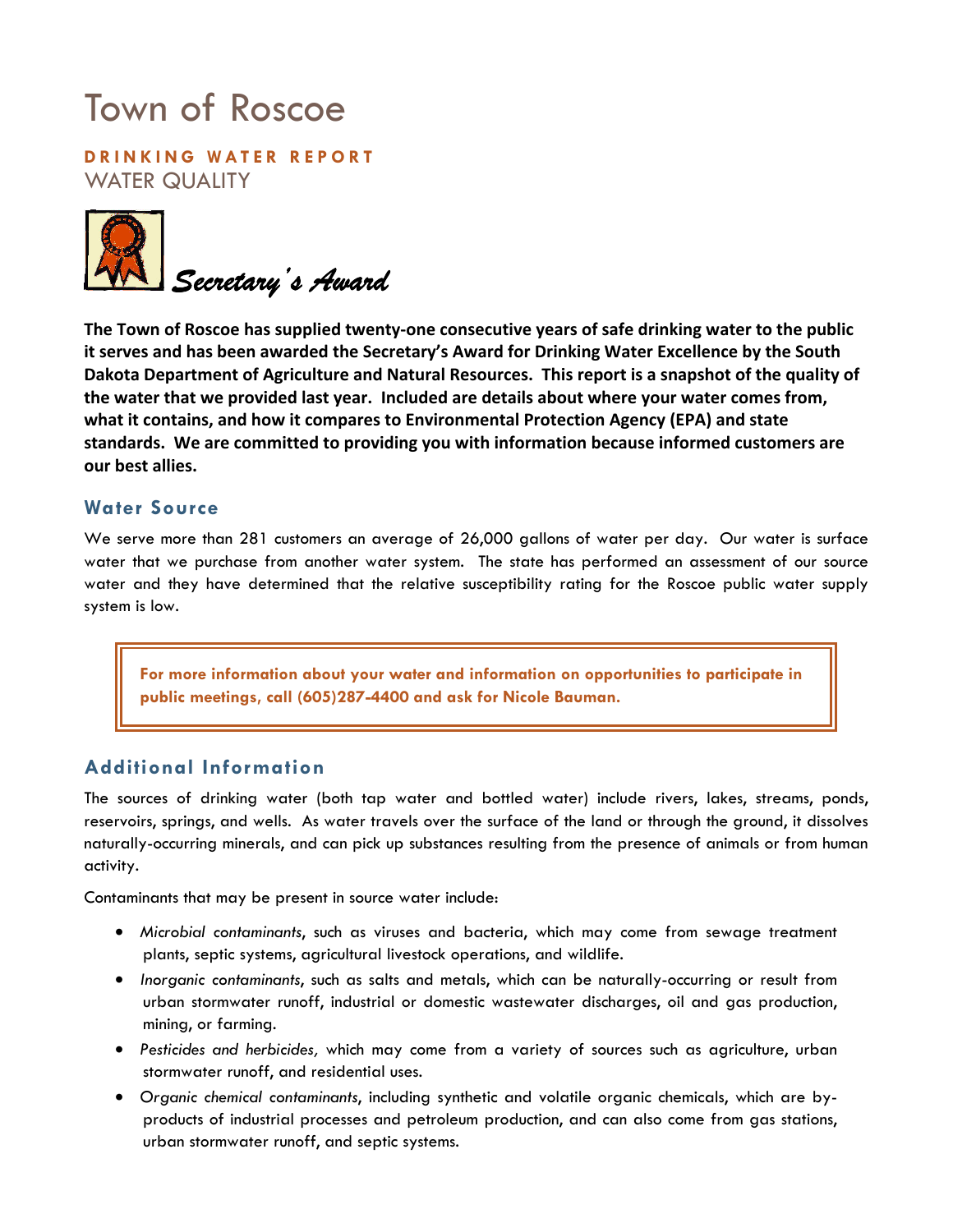• *Radioactive contaminants*, which can be naturally-occurring or be the result of oil and gas production and mining activities.

In order to ensure that tap water is safe to drink, EPA prescribes regulations which limit the amount of certain contaminants in water provided by public water systems. FDA regulations establish limits for contaminants in bottled water which must provide the same protection for public health.

Drinking water, including bottled water, may reasonably be expected to contain at least small amounts of some contaminants. The presence of contaminants does not necessarily indicate that water poses a health risk. More information about contaminants and potential health effects can be obtained by calling the Environmental Protection Agency's Safe Drinking Water Hotline (800-426-4791).

Some people may be more vulnerable to contaminants in drinking water than the general population. Immunocompromised persons such as persons with cancer undergoing chemotherapy, persons who have undergone organ transplants, people with HIV/AIDS or other immune system disorders, some elderly, and infants can be particularly at risk from infections. These people should seek advice about drinking water from their health care providers. EPA/CDC guidelines on appropriate means to lessen the risk of infection by *Cryptosporidium* and other microbial contaminants can be obtained by calling the Environment Protection Agency's Safe Drinking Water Hotline (800-426-4791).

If present, elevated levels of lead can cause serious health problems, especially for pregnant women and young children. Lead in drinking water is primarily from materials and components associated with service lines and home plumbing. The Town of Roscoe public water supply system is responsible for providing high quality drinking water, but cannot control the variety of materials used in plumbing components. When your water has been sitting for several hours, you can minimize the potential for lead exposure by flushing your tap for 30 seconds to 2 minutes before using water for drinking or cooking. If you are concerned about lead in your water, you may wish to have your water tested. Information on lead in drinking water, testing methods, and steps you can take to minimize exposure is available from the Safe Drinking Water Hotline or at *http://www.epa.gov/safewater/lead*.

### **Detected Contaminants**

The attached table lists all the drinking water contaminants that we detected during the 2021 calendar year. The presence of these contaminants in the water does not necessarily indicate that the water poses a health risk. Unless otherwise noted, the data presented in this table is from testing done January 1 – December 31, 2021 The state requires us to monitor for certain contaminants less than once per year because the concentrations of these contaminants are not expected to vary significantly from year to year. Some of the data, though representative of the water quality, is more than one year old.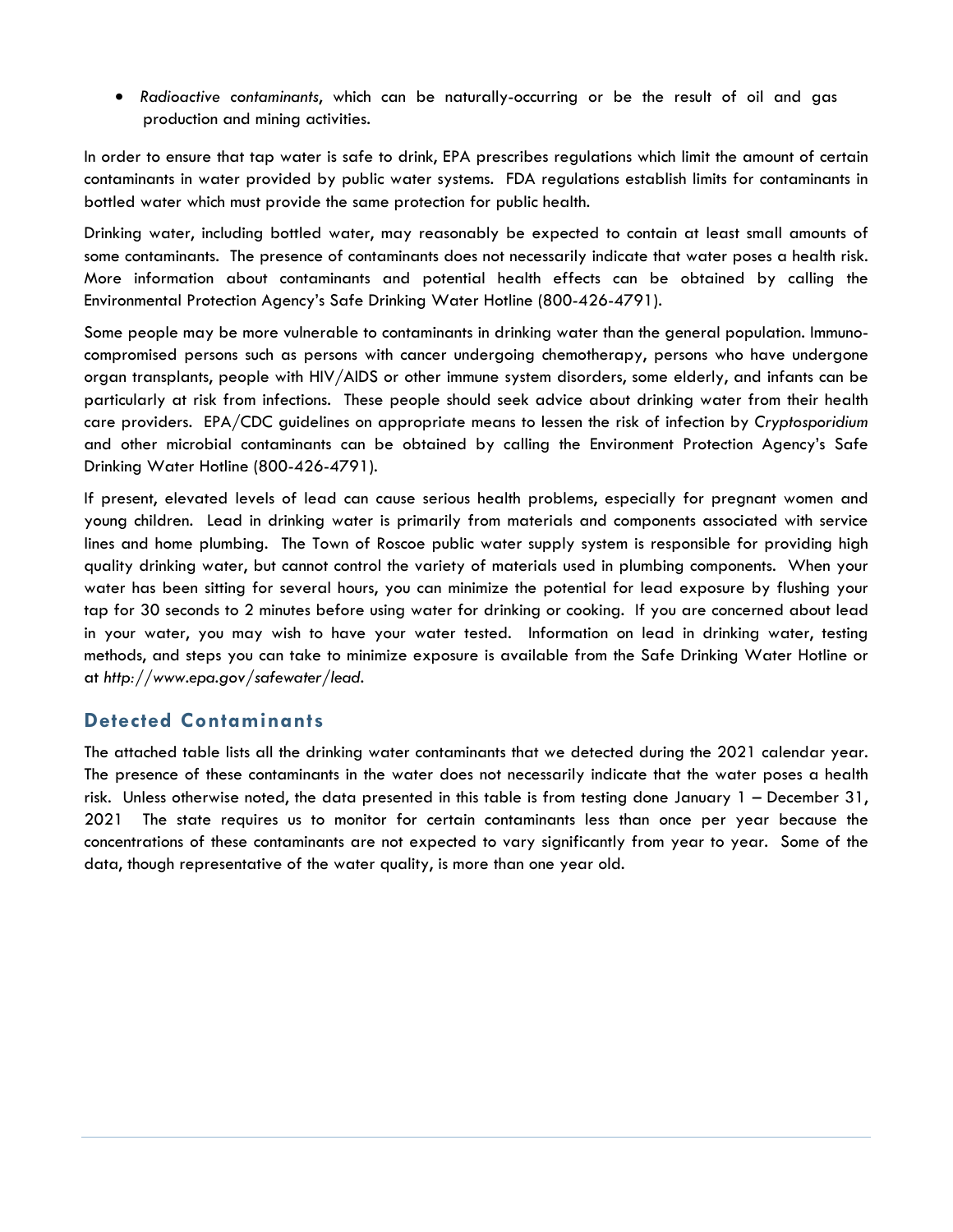### *2021 Table of Detected Regulated Contaminants For Roscoe (EPA ID 0282)*

#### *Terms and abbreviations used in this table:*

*\* Maximum Contaminant Level Goal(MCLG): the level of a contaminant in drinking water below which there is no known or expected risk to health. MCLGs allow for a margin of safety.* 

*\* Maximum Contaminant Level(MCL): the highest level of a contaminant that is allowed in drinking water. MCLs are set as close to the MCLGs as feasible using the best available treatment technology.* 

- *\* Action Level(AL): the concentration of a contaminant which, when exceeded, triggers treatment or other requirements which a water system must follow. For Lead and Copper, 90% of the samples must be below the AL.*
- *\* Treatment Technique(TT): A required process intended to reduce the level of a contaminant in drinking water. For turbidity, 95% of samples must be less than 0.3 NTU*

*\* Running Annual Average(RAA): Compliance is calculated using the running annual average of samples from designated monitoring locations.* 

#### *Units:*

| *MFL: million fibers per liter<br>*mrem/year: millirems per year(a measure of radiation absorbed by the body) |           |                                     |                              |                                                   |                      | $*_{p}$ Ci/l: picocuries per liter(a measure of radioactivity)                              | *ppt: parts per trillion, or nanograms per liter                                                           |  |  |
|---------------------------------------------------------------------------------------------------------------|-----------|-------------------------------------|------------------------------|---------------------------------------------------|----------------------|---------------------------------------------------------------------------------------------|------------------------------------------------------------------------------------------------------------|--|--|
|                                                                                                               |           |                                     |                              |                                                   |                      | *ppm: parts per million, or milligrams per liter(mg/l)                                      | *ppq: parts per quadrillion, or picograms per liter                                                        |  |  |
| *NTU: Nephelometric Turbidity Units                                                                           |           |                                     |                              |                                                   |                      | *ppb: parts per billion, or micrograms per liter(ug/l)<br>*pspm: positive samples per month |                                                                                                            |  |  |
| <b>Substance</b>                                                                                              | 90% Level | Test Sites ><br><b>Action Level</b> | <b>Date</b><br><b>Tested</b> | <b>Highest</b><br>Level<br><b>Allowed</b><br>(AL) | <b>Ideal</b><br>Goal | <b>Units</b>                                                                                | <b>Major Source of Contaminant</b>                                                                         |  |  |
| Copper                                                                                                        | 0.5       | $\bf{0}$                            | 09/21/21                     | $AL=1.3$                                          | $\mathbf{0}$         | ppm                                                                                         | Corrosion of household plumbing systems; erosion of natural deposits; leaching from<br>wood preservatives. |  |  |
| Lead                                                                                                          |           | $\bf{0}$                            | 09/21/21                     | $AL=15$                                           | 0                    | ppb                                                                                         | Corrosion of household plumbing systems; erosion of natural deposits.                                      |  |  |

| <b>Substance</b>               | <b>Highest</b><br>Level<br><b>Detected</b> | Range            | Date<br>Tested | <b>Highest</b><br>Level<br><b>Allowed</b><br>(MCL) | <b>Ideal</b><br>Goal<br>(MCLG) | <b>Units</b> | <b>Major Source of Contaminant</b>                                                                                         |
|--------------------------------|--------------------------------------------|------------------|----------------|----------------------------------------------------|--------------------------------|--------------|----------------------------------------------------------------------------------------------------------------------------|
| Antimony                       | 0.34                                       |                  | 12/06/21       | 6                                                  | 6                              | ppb          | Discharge from petroleum refineries; fire retardants; ceramics; electronics; solder.                                       |
| Barium                         | 0.049                                      |                  | 12/06/21       | 2                                                  | 2                              | ppm          | Discharge of drilling wastes; discharge from metal refineries; erosion of natural deposits.                                |
| Chromium                       | 0.9                                        |                  | 12/06/21       | 100                                                | 100                            | ppb          | Discharge from steel and pulp mills; erosion of natural deposits.                                                          |
| Fluoride                       | 0.5                                        |                  | 12/06/21       | $\overline{4}$                                     | $\leq$ 4                       | ppm          | Erosion of natural deposits; water additive which promotes strong teeth; discharge from fertilizer and aluminum factories. |
| Fluoride*                      | 0.47                                       |                  | 11/08/21       | $\overline{4}$                                     | $\leq 4$                       | ppm          | Erosion of natural deposits; water additive which promotes strong teeth; discharge from fertilizer and aluminum factories. |
| Haloacetic Acids (RAA)         | 16.9                                       |                  | 09/22/21       | 60                                                 | 0                              | ppb          | By-product of drinking water chlorination. Results are reported as a running annual<br>average of test results.            |
| Haloacetic Acids (RAA) *       | 14.55                                      |                  | 11/08/21       | 60                                                 | $\mathbf{0}$                   | ppb          | By-product of drinking water chlorination. Results are reported as a running annual<br>average of test results.            |
| Selenium                       | 1.0                                        |                  | 12/06/21       | 50                                                 | 50                             | ppb          | Discharge from petroleum and metal refineries; erosion of natural deposits; discharge<br>from mines.                       |
| Total Coliform Bacteria *      |                                            | positive samples |                |                                                    | $\bf{0}$                       | pspm         | Naturally present in the environment.                                                                                      |
| Total trihalomethanes<br>(RAA) | 6.22                                       |                  | 09/22/21       | 80                                                 | $\bf{0}$                       | ppb          | By-product of drinking water chlorination. Results are reported as a running annual<br>average of test results.            |